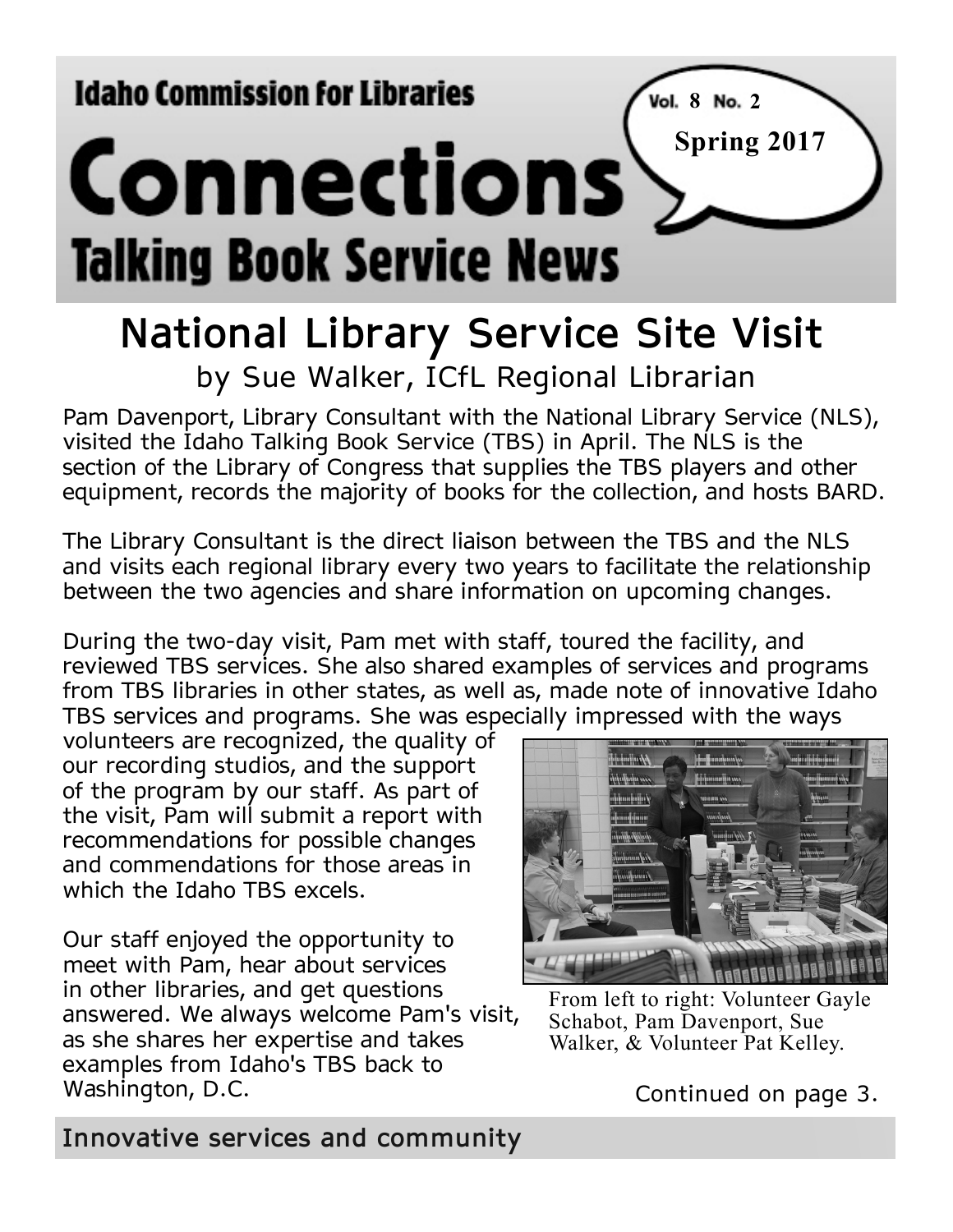## **BARD Mentoring**

Could you use some help downloading from the Braille and Audio Reading Download, known as BARD? Does your screen reader software not work well with BARD? Do you love BARD and are willing to help others use it more efficiently? If you answered yes to any of these questions, BARD mentoring might be for you.

Talking Book Service staff are willing to help users sign up for BARD and answer as many questions as possible. But with the variety of computer settings, screen reading software, and smart phones and other devices, staff does not always have the expertise to help. That's where BARD mentoring comes in.

**BARD mentee**: When you have specific questions about BARD, contact TBS staff who will try to answer your questions and walk you through the issue. With your permission, any unanswered questions will be forwarded to a BARD user who is willing to work with you on the issue. BARD mentors will be selected based on their expertise with specific software and/or devices; so, the more specific you can be in explaining your BARD problem, the easier it will be to identify a mentor who will be best prepared to help you.

**BARD mentor**: BARD mentors are volunteers who feel comfortable working with others, probably on the phone, to use BARD. Special expertise, such as experience with the apps, screen reading software, or specific devices, is especially needed. If you are interested in being a BARD mentor, please contact Sue Walker, at [sue.walker@libraries.idaho.gov.](mailto:sue.walker%40libraries.idaho.gov?subject=BARD%20Mentoring) Please provide the following information in your email: Your name, email address, the apps you are familiar with (iOS, Android, Kindle, BARD Express), any screen reading software you use, and any devices (Victor Stream, I-phone, or I-pad). If a question comes up that matches your expertise, the question and the user's contact information will be forwarded to you for you to contact the user at your convenience. Unfortunately, TBS cannot reimburse for any expenses incurred while helping. Please track the number of hours you spend answering BARD questions so that they can be included in the annual volunteer statistics. If you would like to put your expertise with BARD to work helping others, we hope you will consider becoming a BARD mentor.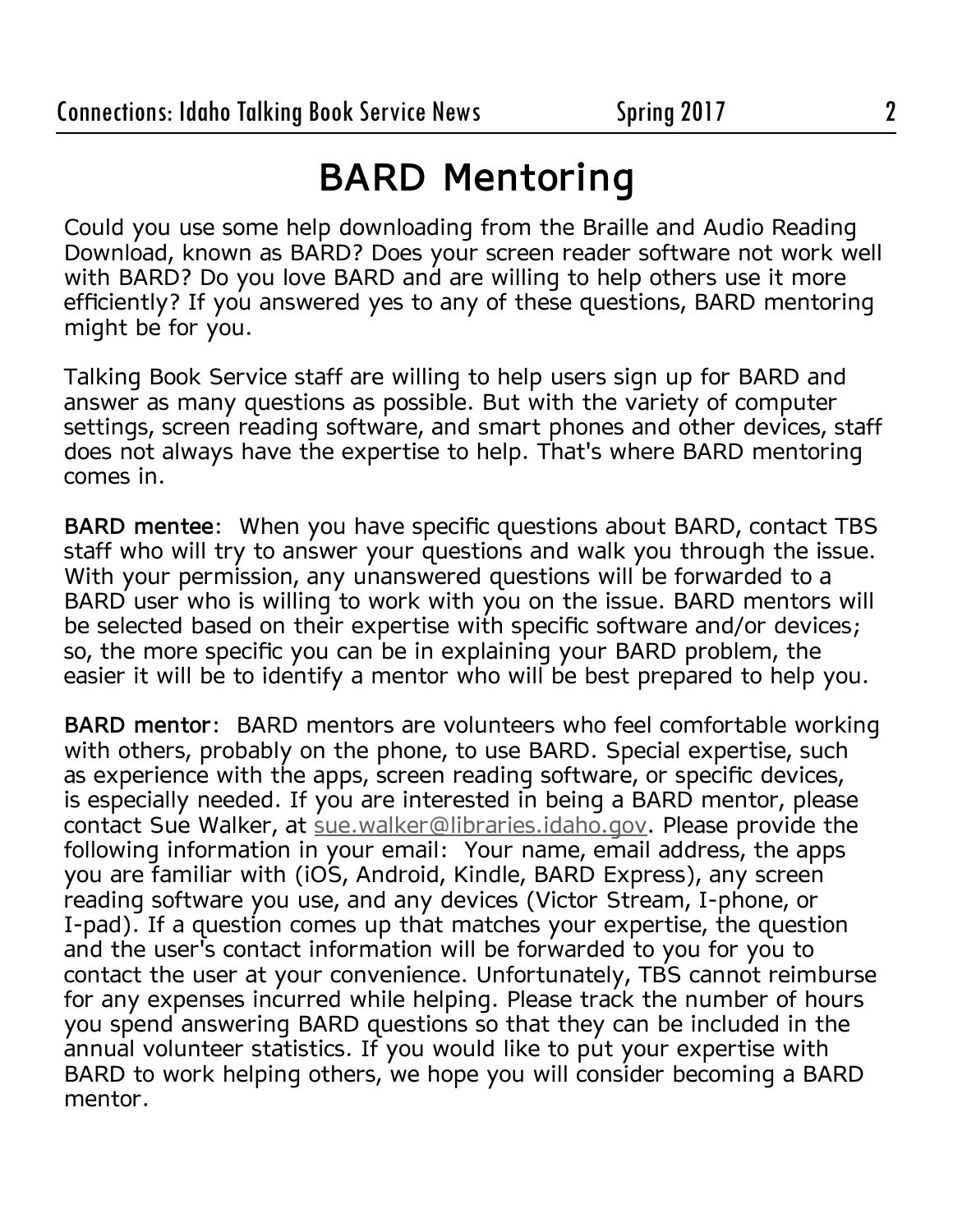## **National Library Service Site Visit Recommendations**

Continued from cover page.

A written report will be issued by the National Library Service with specific recommendations and comments, based on the recent site visit by Library Consultant Pam Davenport to the Idaho Talking Book Service. But, overall, Pam found that the service meets the *Revised Standards and Guidelines of Service for the Library of Congress Network of Libraries for the Blind and Physically Handicapped.*

As in previous years, Pam mentioned three specific areas that are particularly noteworthy and which she plans to share with other libraries:

1. Volunteer recognition: Volunteers are an integral part of the TBS team and are thanked in several different ways. One of the most appreciated is the annual posting, in a highly visible location, of each volunteer's name, volunteer hours, and the number of years they have served.

2. Locally produced books: Idaho's locally recorded titles consistently meet high standards for clarity and accessibility.

3. Customer service: Staff strive to continually meet users' needs with timely, friendly, and proactive customer service.

## **Kudos**

Steve Stepp, president of the National Audio Company, said in regard to the Idaho Talking Book Service and its locally recorded books, "You run one of the best studios in the NLS network."

The Oregon State Librarian recently visited the Idaho Commission for Libraries (ICfL) and was so impressed with the recording studio operation, that she hinted she might try to steal its manager, Sheila Winther, away. Approximately, 35 Idaho books and 28 magazines are recorded in the ICfL studio each year.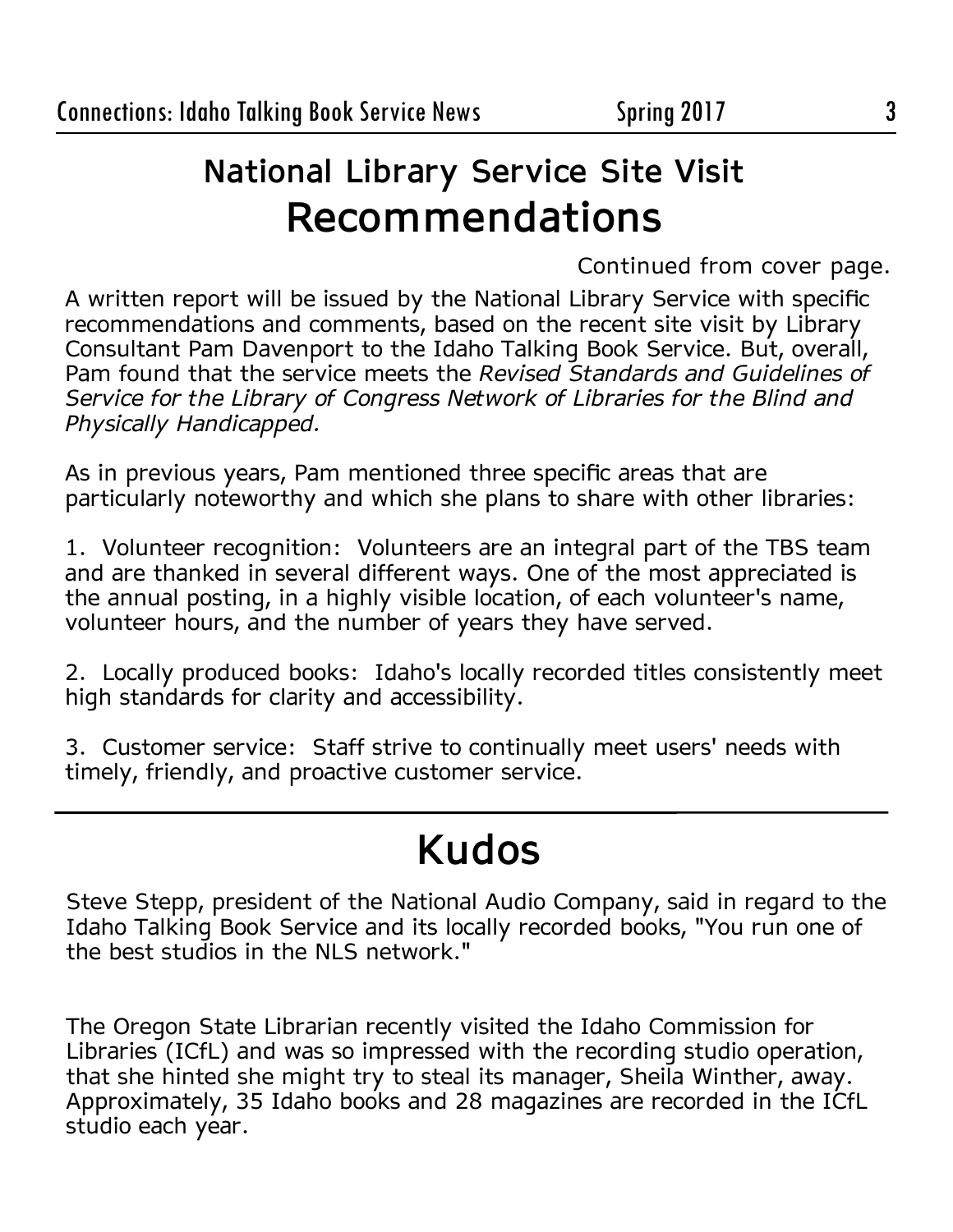## **Volunteer Highlight -- Margo Vaughn-Nelson**

If the voice bringing your book to life sounds familiar, you may have heard it on the radio in the Boise area. It belongs to Margo Vaughn-Nelson, who graced the airwaves in the Treasure Valley from 1996 until 2015. She is one of the nearly 90 volunteers who give of their time and talents to the Idaho Commission for Libraries (ICfL).

Margo has been volunteering at the ICfL for two years, and she enjoys putting her broadcast experience to work as a narrator and also as a monitor and reviewer. In the latter roles, she listens to recordings done by others and cleans up any stray sounds, pauses, and anything that would detract from the final listening experience. As a narrator, Margo calls on her many years of experience in the radio booth when she used only her voice to connect with her vast audience. Margo said, "I never forget that I'm talking to one person. That I'm the voice in their head." ICfL Volunteer Coordinator Sheila Winther said, "Margo really knows how to add personality to the books she reads. If there is sarcasm or sorrow or humor, she gets just the right inflection to make sure our readers have no doubt about the author's meaning."

Margo has also learned to build a book, which includes inserting the necessary navigation marks and encryption into the recording so it conforms to the national guidelines. The marks "talk" to the machine that plays the book, allowing the reader to "navigate" within the book. The encryption protects the book so it can only be played by the talking book machine.

Margo said, "It is really cool to be out in the community



and meet people who use the Talking Book Service, or who have family or friends who do." Margo added, "People really rely on the service, and it adds such quality to their life. I never forget how important that is."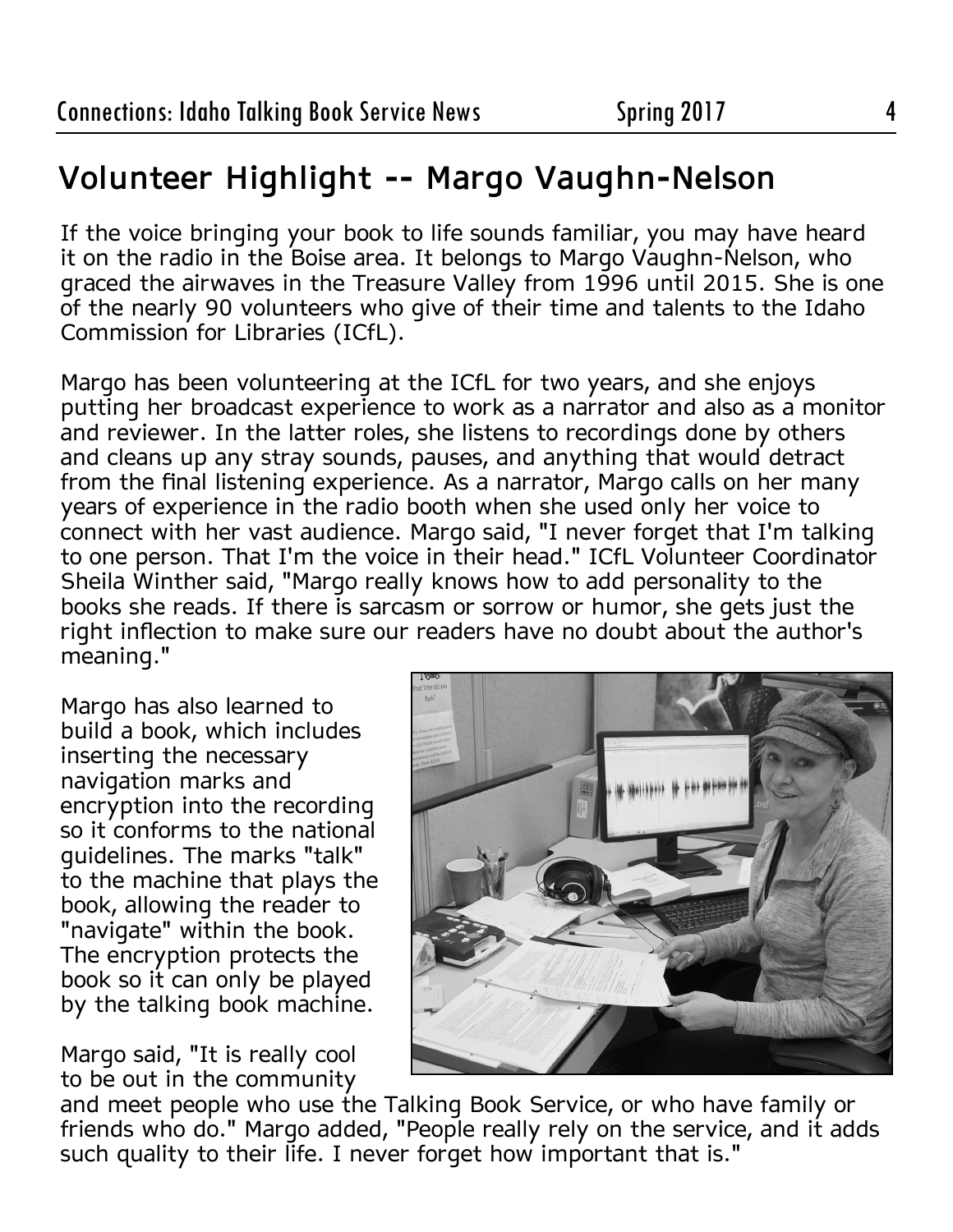### **New Books Order Form**

**NAME** 

**ADDRESS** 

**New Idaho Talking Books from Our Recording Studio** New locally recorded books are available on digital cartridge. To order, write your name on this pre-addressed New Books Order Form, select the numbers of the titles that you want, and mail the form.

These titles are also available for download from BARD. Call the Talking Book Service at 800.458.3271 to register for BARD, or visit: <http://NLSbard.loc.gov>.

*The Sky Fisherman* (Adult Fiction)<br>
Author: Craig Lesley *Read By: Barry Estes* Read By: Barry Estes

The lives of young Culver, his twice-married mother, and his charismatic uncle Jake have always been overshadowed by the death of Culver's father in a fishing accident. When a suspicious fire destroys the town mill and three murders occur, Culver is engulfed by the dangers he finds lurking in the place he'd come to call home. Love, death, coming of age, and Native American spiritual beliefs flow together with the forces of nature in this novel. Recorded for Idaho Let's Talk about It book discussion group.

 **(DBC00881) 1995 12 hours 46 minutes**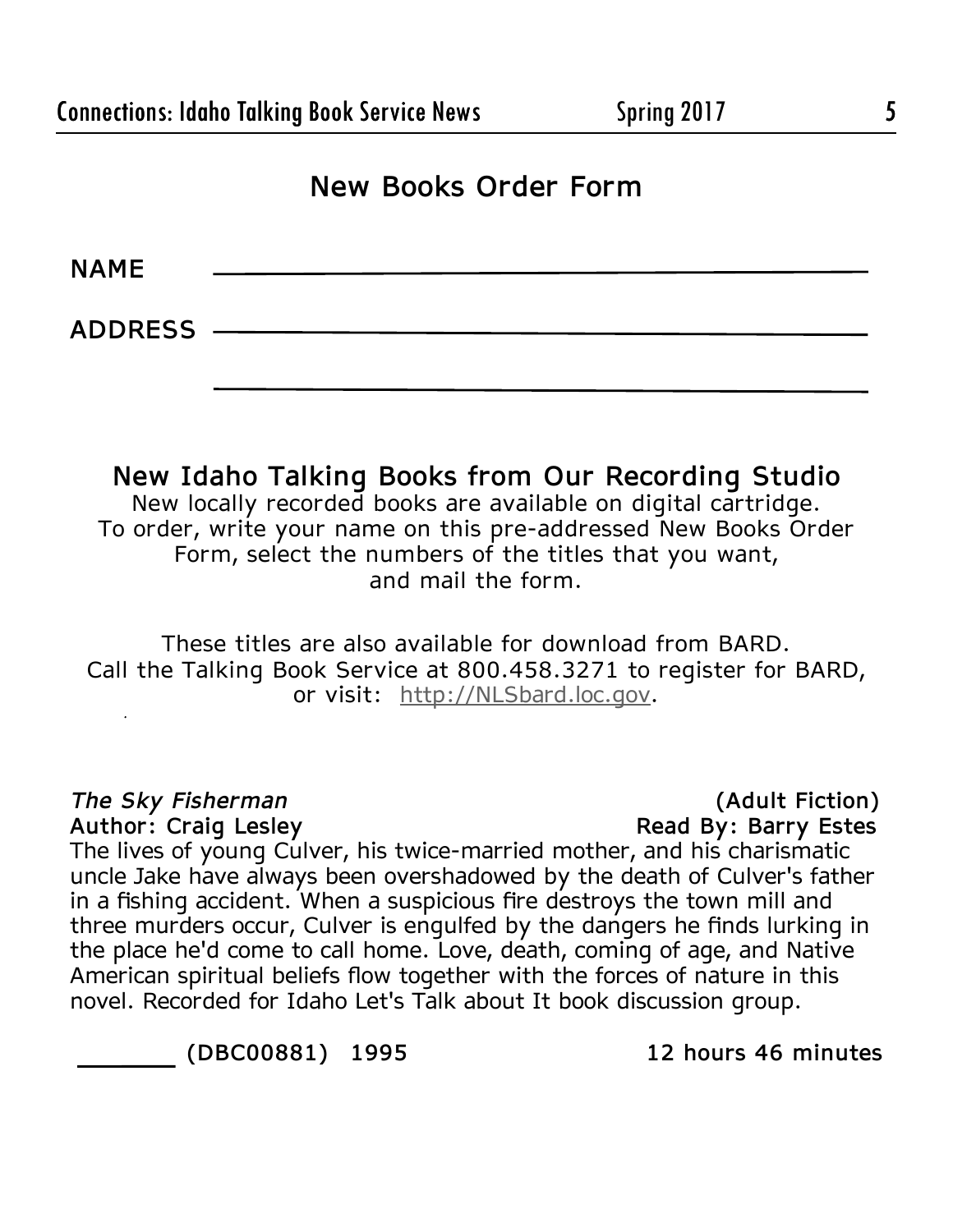#### *The American Plate: A Culinary History in* **(Adult Nonfiction)** *100 Bites*

**Author: Libby H. O'Connell Read By: Margo Vaughn-Nelson** In this mouth-watering book, Dr. Libby H. O'Connell takes readers on a journey through America's culinary evolution, revealing the astonishing ways that cultures and individuals have shaped our national diet and continue to influence how we cook and eat. Peppered throughout are recipes and tidbits on dozens of foods, from the surprising origins of Hershey Bars to the strange delicacies our ancestors enjoyed, including roast turtle and grilled beaver tail. Inspiring and intensely satisfying, *The American Plate* shows how we can use the tastes of our shared past to transform our future. Recorded for Idaho Let's Talk About It book discussion group.

#### **(DBC00882) 2015 12 hours 45 minutes**

### **Converted Books**

The following Idaho books were originally recorded for cassette but are now available as a digital cartridge and are available for download from BARD. To order, select the DBC numbers of the titles that you want and mail this pre-addressed Order Form or call 800.458.3271.

*Kathryn: Days of Struggle and Triumph (Daughters of* **(Young Adult &** *Courage, Book 1)* **Adult Fiction**) Author: Donna Fletcher Crow **Read By: Betty Weber** When Kathryn arrives in Kuna, Idaho from frontier Nebraska, she thinks, "Why can't we live in a civilized place?" She determines to survive, and she will.

**(DBC07409) 1992 8 hours, 33 minutes**

*Elizabeth: Days of Loss and Hope (Daughters of* **(Young Adult &**  *Courage, Book 2)* **Adult Fiction**) Author: Donna Fletcher Crow Read By: Edith Bond *Elizabeth* is the second story of the "Daughters of Courage" series. Share the joys and struggles in this inspiring saga. Idaho interest.

**(DBC07408) 1993 9 hours, 46 minutes**

Continued on page 7.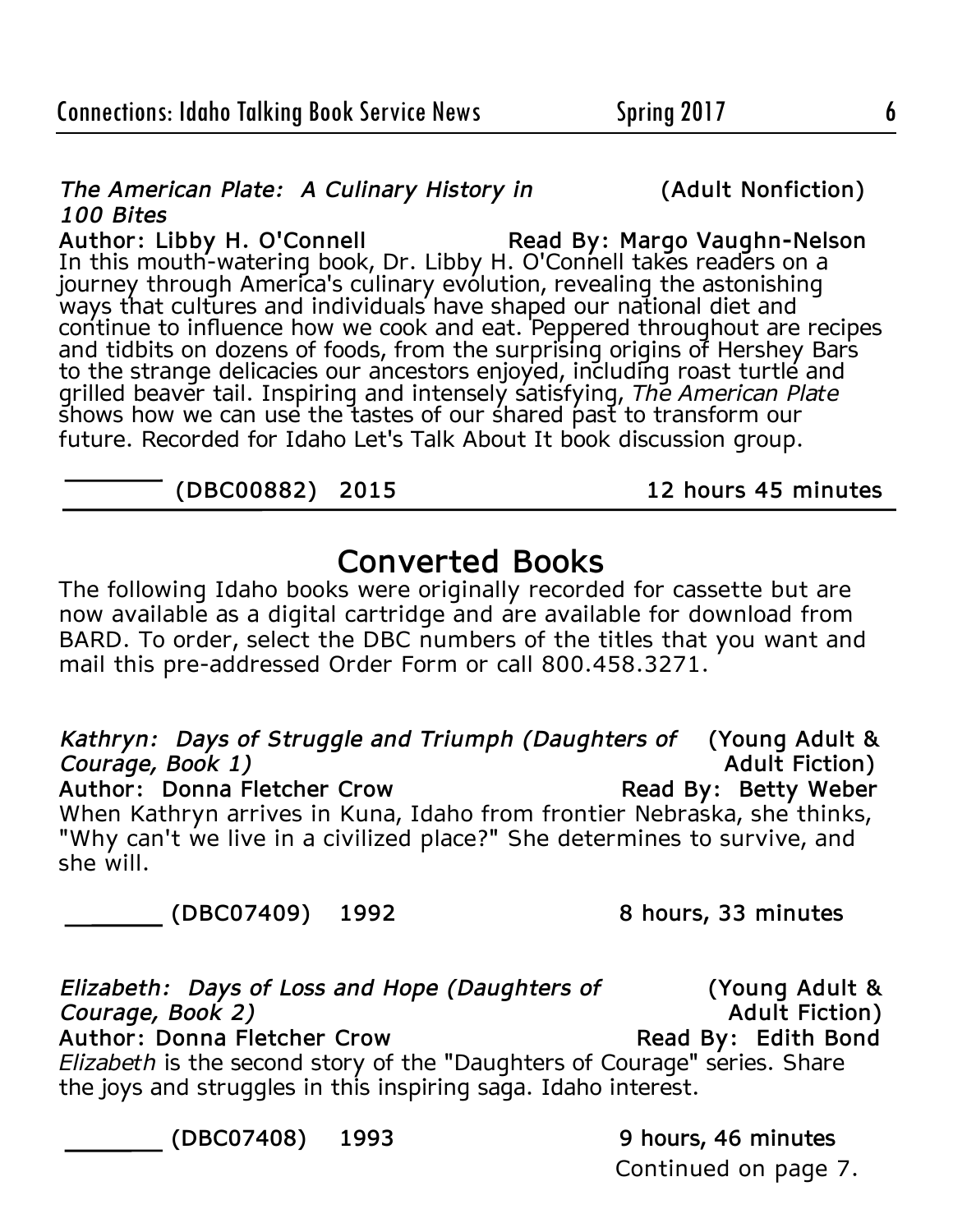### **Converted Books**

(continued from page 6)<br>
others (Young Adult & **Stephanie: Days of Turmoil and Victory (Daughters** *of Courage, Book 3)* **Adult Fiction**) Author: Donna Fletcher Crow **Read By: Betty Weber** Stephanie, a representative in the Idaho Legislature in the 1960's, wants to change the world. Seeking God's guidance, she makes lifechanging decisions and takes needed steps to strengthen her undeveloped relationship with God.

#### **(DBC07410) 1993 9 hours, 26 minutes**

#### *Short of a Good Promise* **(Adult Non-Fiction)** Author: William Vern Studebaker

William Studebaker's reminiscence of his grandparents and parents, and of growing up in the back-country of southern Idaho in the post-World War II era. At once humorous and heart-wrenching, it is a story of mail-order brides and the eccentric characters the author learned to love in the family-run old folks' home. It is a tale of love and rape, of vast expectations, and of wandering with no place left to go, and when southern Idaho, at times, turned out to be just short of the promise it seemed to hold for those seeking new lives. One of Idaho's foremost poets and essayists, Studebaker reveals his family's story in plain prose, free verse, and through photos.

#### **(DBC07325) 1999 4 hours, 23 minutes**

*The Silent One* **(Adult Fiction) Author: Daphne Webb Jemmett** 

Ben Bailey and his strong ox team hauled freight to the rugged and remote mining camps and things were going his way. Just a few more loads and he would have enough to settle down on his ranch at the edge of the mountains in south central Idaho Territory. Everything was going his way, until an accident robs him of his voice and nearly his manhood.

#### **(DBC07326) 1995 5 hours, 48 minutes**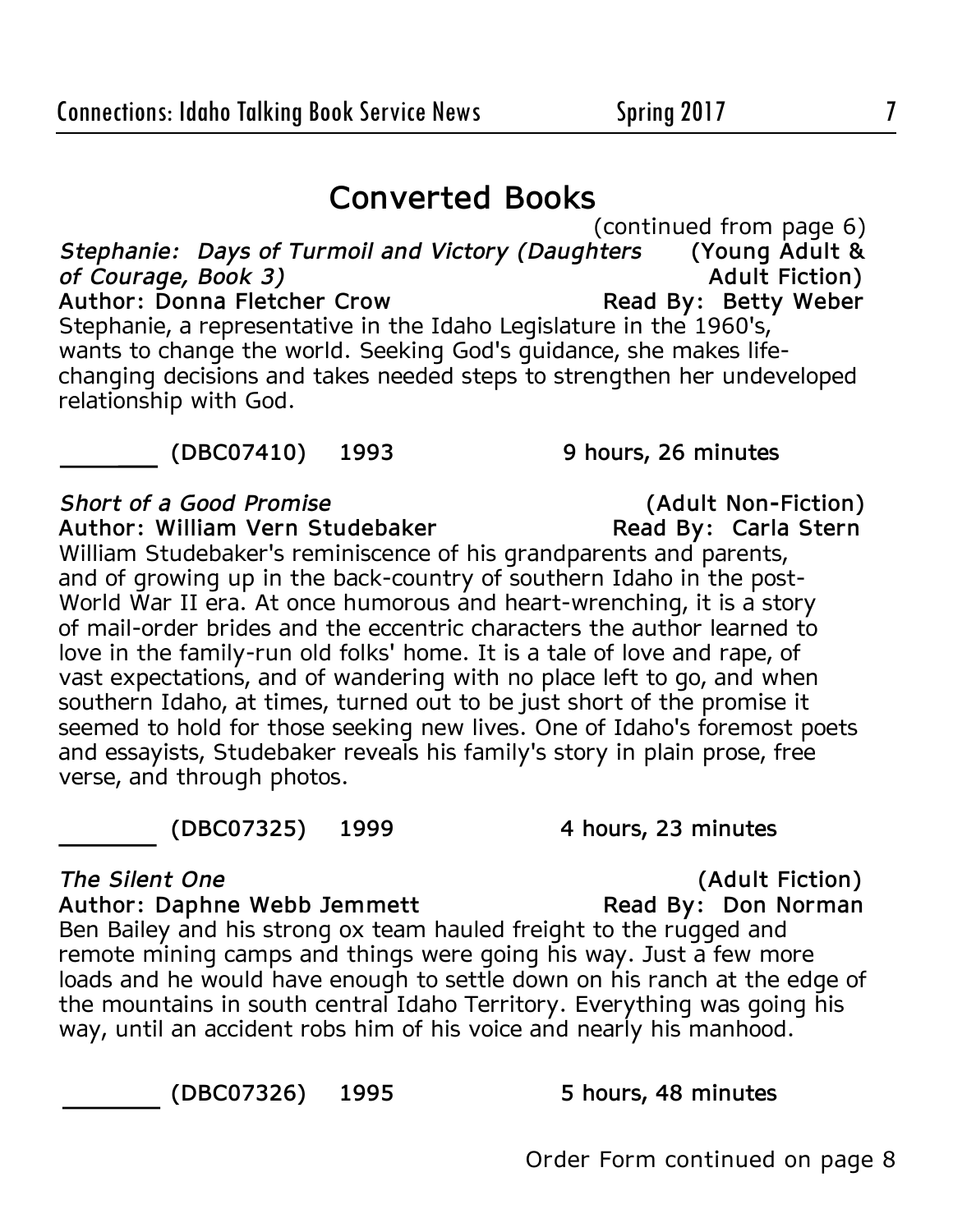Idaho Talking Book Service Idaho Commission for Libraries 325 W. State St. Boise, ID 83702–6055

#### **FREE MATTER FOR THE BLIND OR HANDICAPPED**



Idaho Commission for Libraries Idaho Talking Book Service 325 W. State St. Boise, ID 83702-6055

The TBS newsletter, with this order form, is available on cartridge, upon request. It is also available in Braille. Call 800.458.3271. For a podcast, PDF, or to subscribe to the newsletter via email, visit [http://libraries.idaho.gov/page/](http://libraries.idaho.gov/page/connections-tbs-news) [connections-tbs-news.](http://libraries.idaho.gov/page/connections-tbs-news) To download via the online catalog, search "*Connections, Idaho Talking Book Service News*."

## **Young Adult Catalog Available Soon**

A new large-print catalog of more than 1,400 children's and young adult titles is in production and will be available in July of this year. Titled *For Younger Readers (FYR), 2014-2015*, the catalog includes titles in the popular print/Braille format, and audio format, for sharing with young children. It also contains a large collection of Young Adult titles in both fiction and non-fiction.

Many titles in the catalog would be enjoyed by adults as well as children. They contain little or no strong language, violence, or sexual content. Readers will be notified when audio and Braille formats of the catalog are available.

Check the line below to request the *Young Readers* catalog be sent to you,

**For Younger Readers (FYR), 2014-2015 Catalog**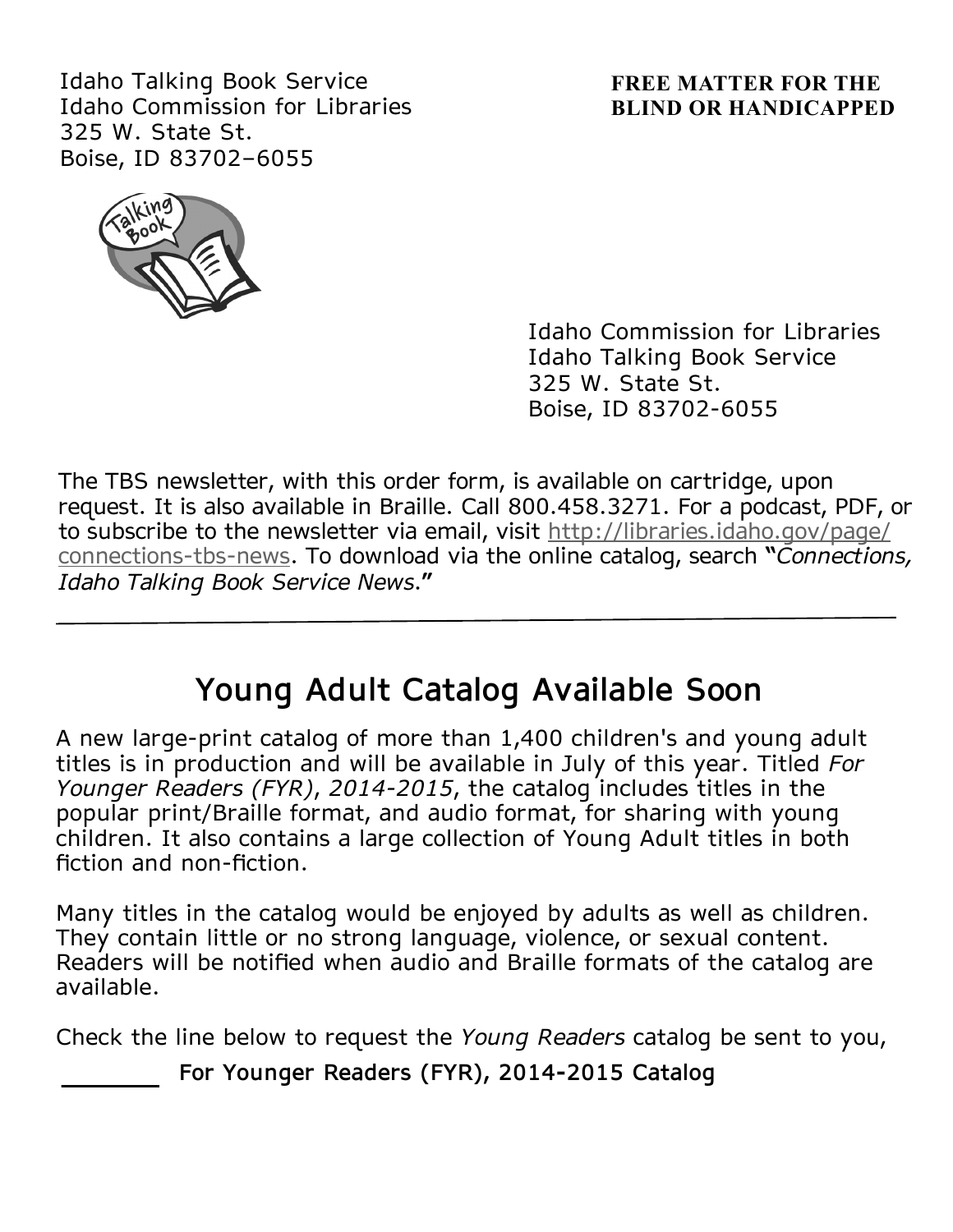## **Recent Donations to the Idaho Talking Book Service**

### **Memorial Donations:**

**For Phyllis Barber** Marguerite Brown, the Hancock Family

#### **For Mildred Drayton**

Jason Mann, the Russo Family Foundation, Debbie Johnson Schweibert, Schweitzer Engineering Laboratories, Inc., and Pat Verschoor

#### **For Kenneth Fallon, Sr.**

Kenneth Fallon, Jr.

#### **For Doyle Mason**

Gary Amoth Trucking, Leonard & Dorothy Kerbs, Gary & Charlotte Maffin, and Troy Winward

### **Memorial Donations:**

**For Edwin Still** Edwin Still, Jr. & Penny Bews

**For Joyce Swainston & Lois Matheney**

Deanna Matheney

#### **General Donations:**

Ralph Alexander Irma & Thomas Connors Wannetta Cooke Sophia Conway-Togores Theodore Cornelsen & Debra Ricks Deborah DeThomas Roxie Fager Fay Gilkey Fern Graham Neal & Dianna Hemmert Doris & Charles Kinn Susan Lambuth Family Patricia Myklebust Juanita Parke Margaret Rigby Dorese Willis/John & Sue Cooper

Donations are used to enhance the Idaho Talking Book Service and are fully tax deductible, as allowed by law. Acknowledgements are sent to donors and honorees, so please include the name and address of all those to be notified.

Make checks payable to Idaho Commission for Libraries and mail to: Idaho Talking Book Service 325 West State Street Boise, ID 83702

Credit card donations may be made online from the Idaho Commission for Libraries website: <http://libraries.idaho.gov> and click on the "Donate Here!" button in the lower left corner of the page.

### **Our sincere thanks to all who give so generously.**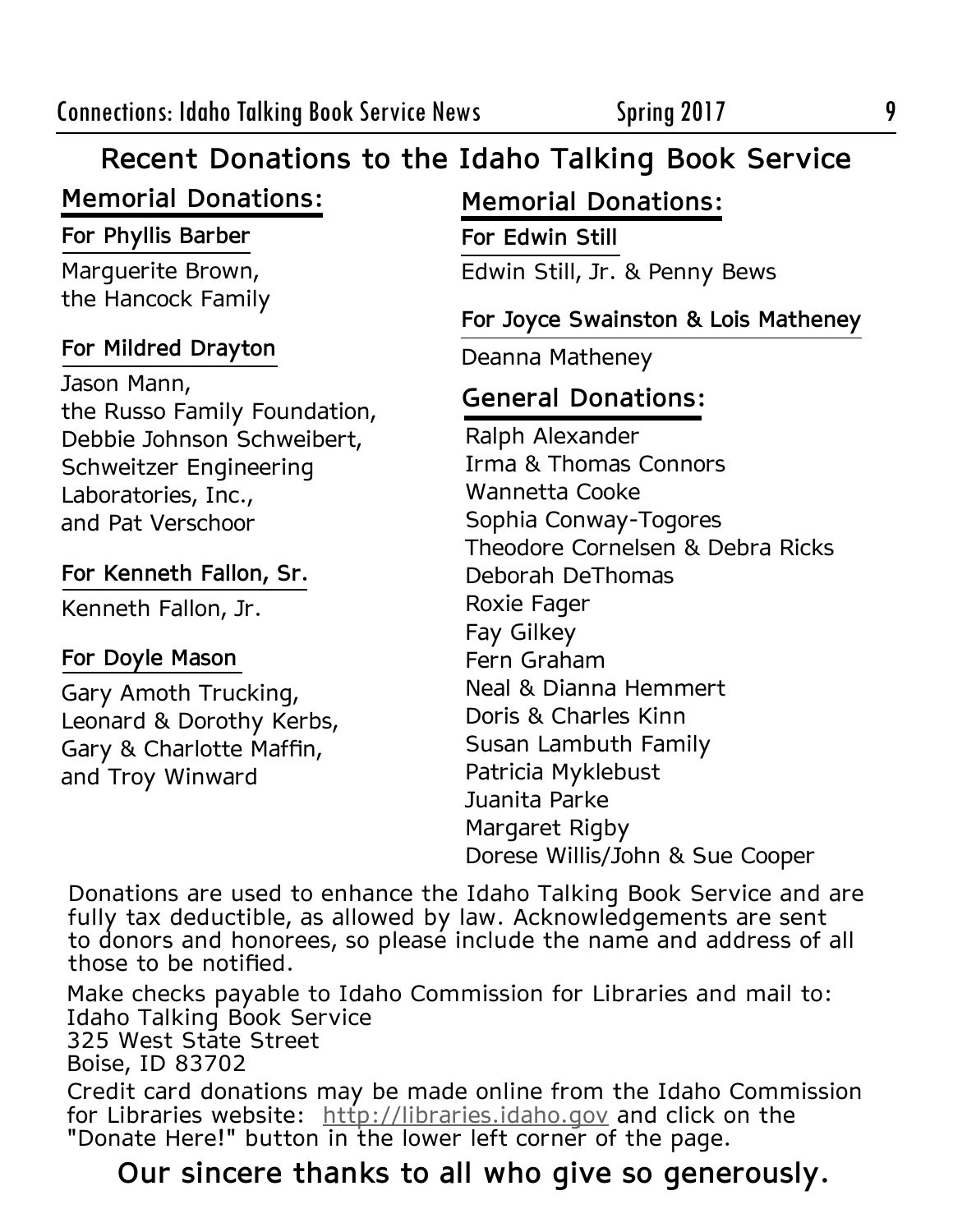## **What Are You Reading?**

Dylan Baker is the most recent addition to the staff of the Idaho Commission for Libraries (ICfL), where he serves as the Broadband Consultant.

As a big science fiction fan, Dylan enjoyed *Leviathan Wakes* by James S.A. Corey, which was the first novel in the epic, New York Times bestselling series, *The Expanse*. James S.A. Corey is the pen name of fantasy authors Daniel Abraham and Ty Franck. There are six works in the series, which is set in a world where humanity has colonized the solar system.

Although the story portrayed in *Leviathan Wakes* is set in the future, there are familiar struggles between resentful factions and a noir feeling to the mystery that makes up much of the plot. One of the main characters is a cop who must track down the missing daughter of a billionaire -- whether she wants to be found or not. The other main character is the second officer of an ice-hauling freighter. He and his crew investigate a distress call that leads to discoveries and drama for all.

Dylan listened to the audio version of Leviathan Wakes and found that the story moved very quickly.

Dylan said, "The characters make the story feel grounded. And even though it is set in a science fiction world, it is how the world would progress. It has a lot of realism throughout." Dylan added, "The book was recently adapted as a TV show, called "The Expanse," and the book's authors work on the scripts for the show."

With a degree in chemistry, Dylan's scientific side was no doubt drawn to the setting portrayed in Leviathan Wakes. But he says, "The story and the mystery will hook you right away. The characters are people who get caught up in situations and have to figure out what to do about it."

Dylan says Leviathan Wakes does stand alone, but if you enjoy it, you'll probably want to read all of the titles in The Expanse series.

Adult Fiction: DB074083 -- Violence and Strong Language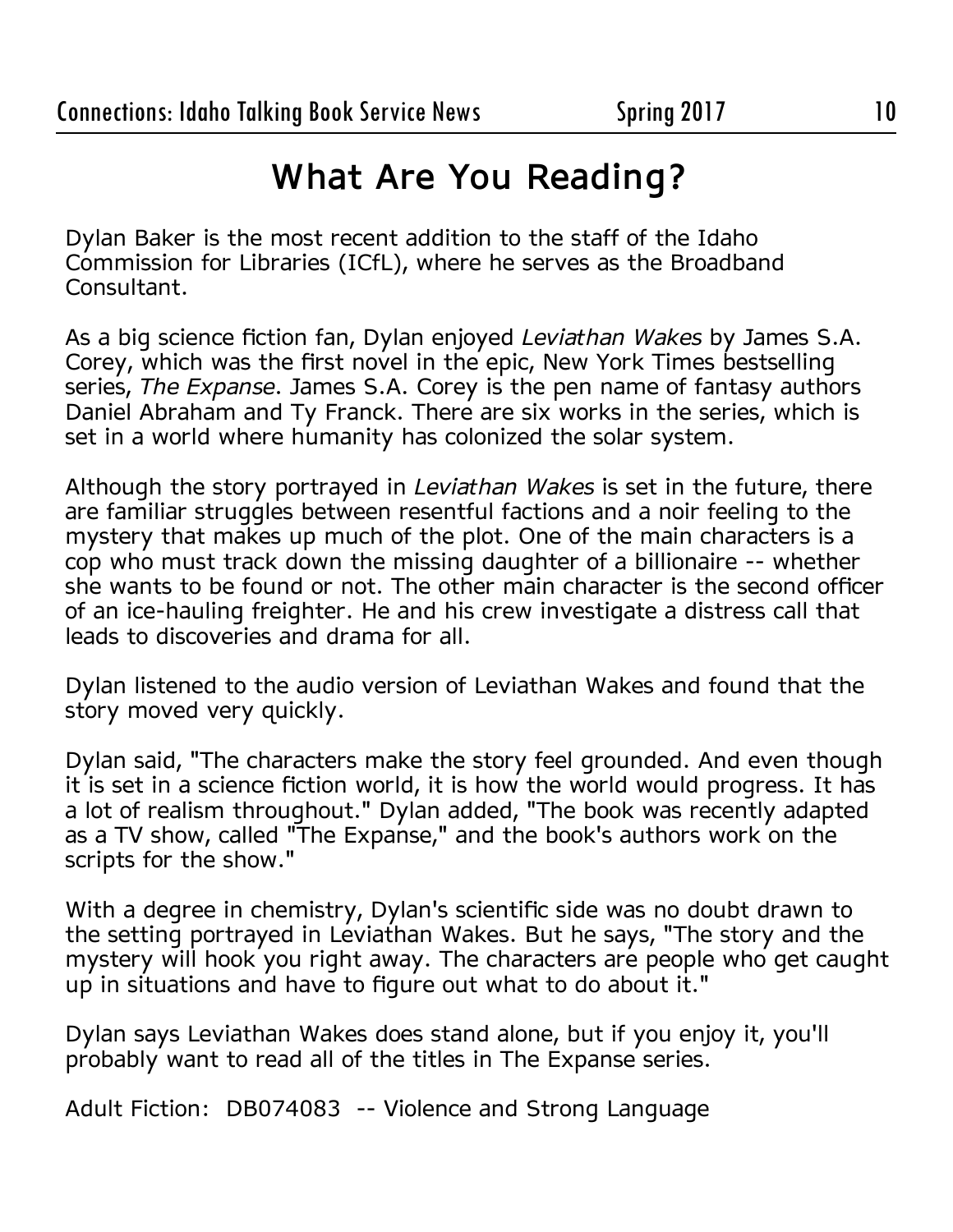## **Braille Readers Abound**

This year's Braille-a-Thon, sponsored by the National Federation of the Blind of Idaho, was held January 4 through March 4. There were 17 participants who completed the activity, including five first-time readers and two students. Two readers, Becky Sherman and Susan Ford, each read more than 11,000 pages during the time frame of the event.

The annual event commemorates Louis Braille's birthday, and it grows in popularity each year. Participants simply record the number of pages they read during the two-month period. It is a fun way to improve reading skills and attain knowledge. Plan to join next year's Braille-a-Thon, which will commence January 4, 2018.